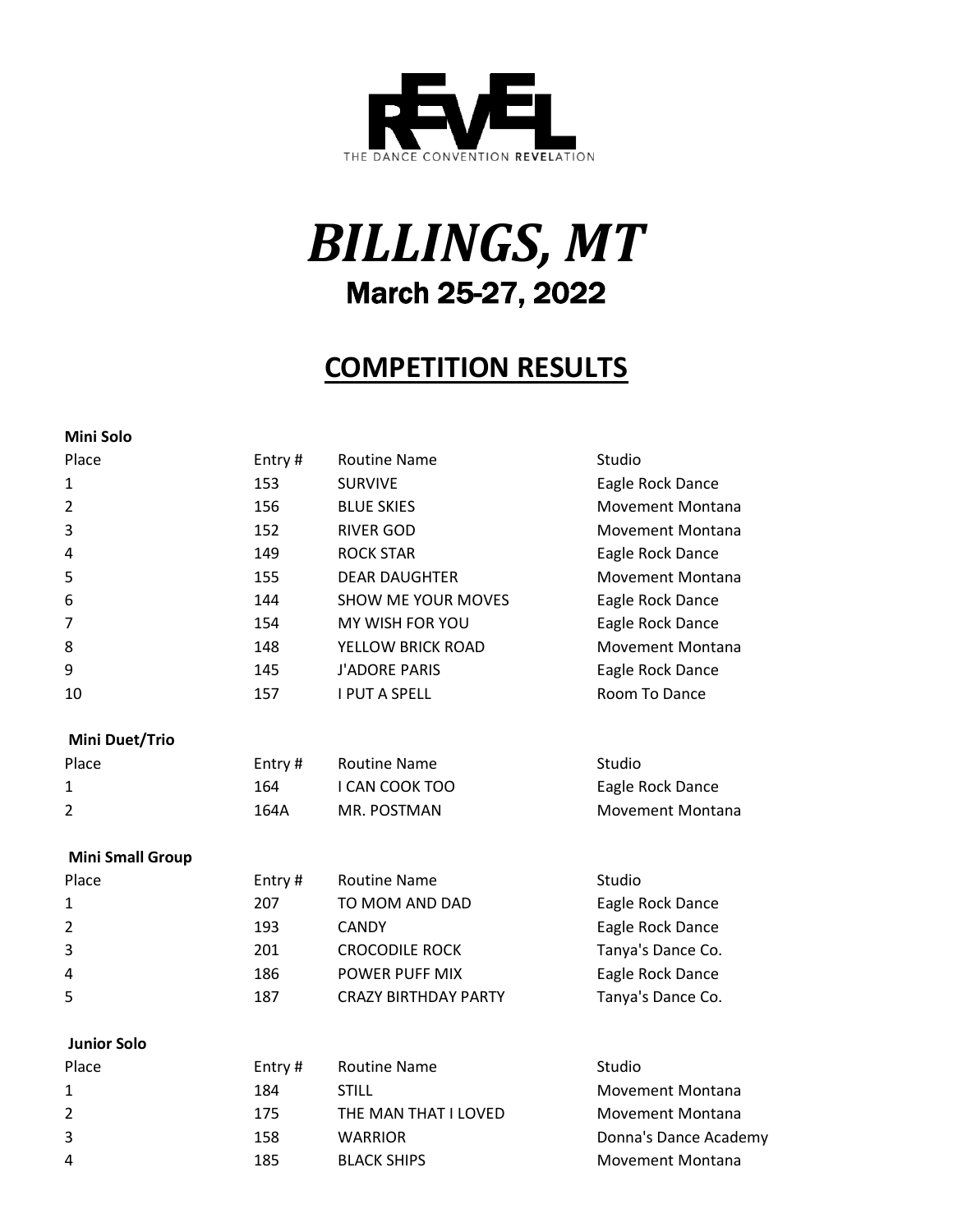| 5                         | 177            | <b>TWICE</b>             | Movement Montana              |
|---------------------------|----------------|--------------------------|-------------------------------|
| 6                         | 174            | ARE WE STILL FRIENDS     | Movement Montana              |
| 7                         | 178            | <b>MEAN GIRLS</b>        | <b>Diversity Dance Studio</b> |
| 8                         | 170            | <b>MY GIRL</b>           | Eagle Rock Dance              |
| 9                         | 181            | <b>FOOLISH</b>           | <b>Diversity Dance Studio</b> |
| 10                        | 197            | <b>WILD HEARTS</b>       | Eagle Rock Dance              |
|                           |                |                          |                               |
| <b>Junior Duo/Trio</b>    |                |                          |                               |
| Place                     | Entry#         | <b>Routine Name</b>      | Studio                        |
| 1                         | $\overline{2}$ | <b>SPIRIT BIRD</b>       | Movement Montana              |
| $\overline{2}$            | $\mathbf{1}$   | <b>RIVERS AND ROADS</b>  | Movement Montana              |
| 3                         | $\overline{7}$ | <b>CURE FOR ME</b>       | <b>Diversity Dance Studio</b> |
| 4                         | 13             | THE CHOSEN ONE           | Movement Montana              |
| 5                         | 9              | KICK UP YOUR HEELS       | <b>Diversity Dance Studio</b> |
|                           |                |                          |                               |
| <b>Junior Small Group</b> |                |                          |                               |
| Place                     | Entry#         | <b>Routine Name</b>      | Studio                        |
| 1                         | 195            | <b>GRACIOUS</b>          | <b>Diversity Dance Studio</b> |
| $\overline{2}$            | 146            | <b>RELOAD DAT</b>        | <b>Diversity Dance Studio</b> |
| 3                         | 213            | <b>FIERCE</b>            | <b>Diversity Dance Studio</b> |
| 4                         | 196            | LULLABYE                 | Eagle Rock Dance              |
| 5                         | 202            | YOU'VE GOT A FRIEND      | <b>Diversity Dance Studio</b> |
|                           |                |                          |                               |
| <b>Junior Large Group</b> |                |                          |                               |
| Place                     | Entry#         | <b>Routine Name</b>      | Studio                        |
| 1                         | 208            | CAN YOU FIND ME          | Movement Montana              |
| $\overline{2}$            | 209            | 2002 PLAYLIST            | Tanya's Dance Co.             |
| 3                         | 210            | SPACE JAM                |                               |
|                           |                |                          | Eagle Rock Dance              |
| <b>Teen Solo</b>          |                |                          |                               |
| Place                     | Entry#         | <b>Routine Name</b>      | Studio                        |
| 1                         | 233            | <b>ROSALYN</b>           | Eagle Rock Dance              |
| $\overline{2}$            | 253            | THE JOKE                 | <b>Diversity Dance Studio</b> |
| 3                         | 241            | SOON                     | Movement Montana              |
| 3                         | 234            | <b>VANISHING ACT</b>     | Eagle Rock Dance              |
| 4                         | 260            | <b>CITY LIGHTS</b>       | DanceSpace                    |
| 5                         | 270            | <b>FALL OVER</b>         | <b>Diversity Dance Studio</b> |
|                           | 224            | THE BIRD                 |                               |
| 6                         |                | AT LAST                  | Tanya's Dance Co.             |
| 7                         | 276A           |                          | Eagle Rock Dance              |
| 7                         | 279A           | <b>GHOST IN THE WIND</b> | Eagle Rock Dance              |
| 8                         | 226            | <b>SMOTHER</b>           | <b>Movement Montana</b>       |
| 9                         | 275            | <b>BLACK BIRD</b>        | Tanya's Dance Co.             |
| 10                        | 240            | <b>STRANGERS</b>         | Movement Montana              |
| <b>Teen Duo/Trio</b>      |                |                          |                               |
| Place                     | Entry#         | <b>Routine Name</b>      | Studio                        |
| 1                         | 106            | REPEAT UNTIL DEATH       | Eagle Rock Dance              |
| 2                         | 132            | <b>AVANT GARDENER</b>    | Movement Montana              |
|                           |                |                          |                               |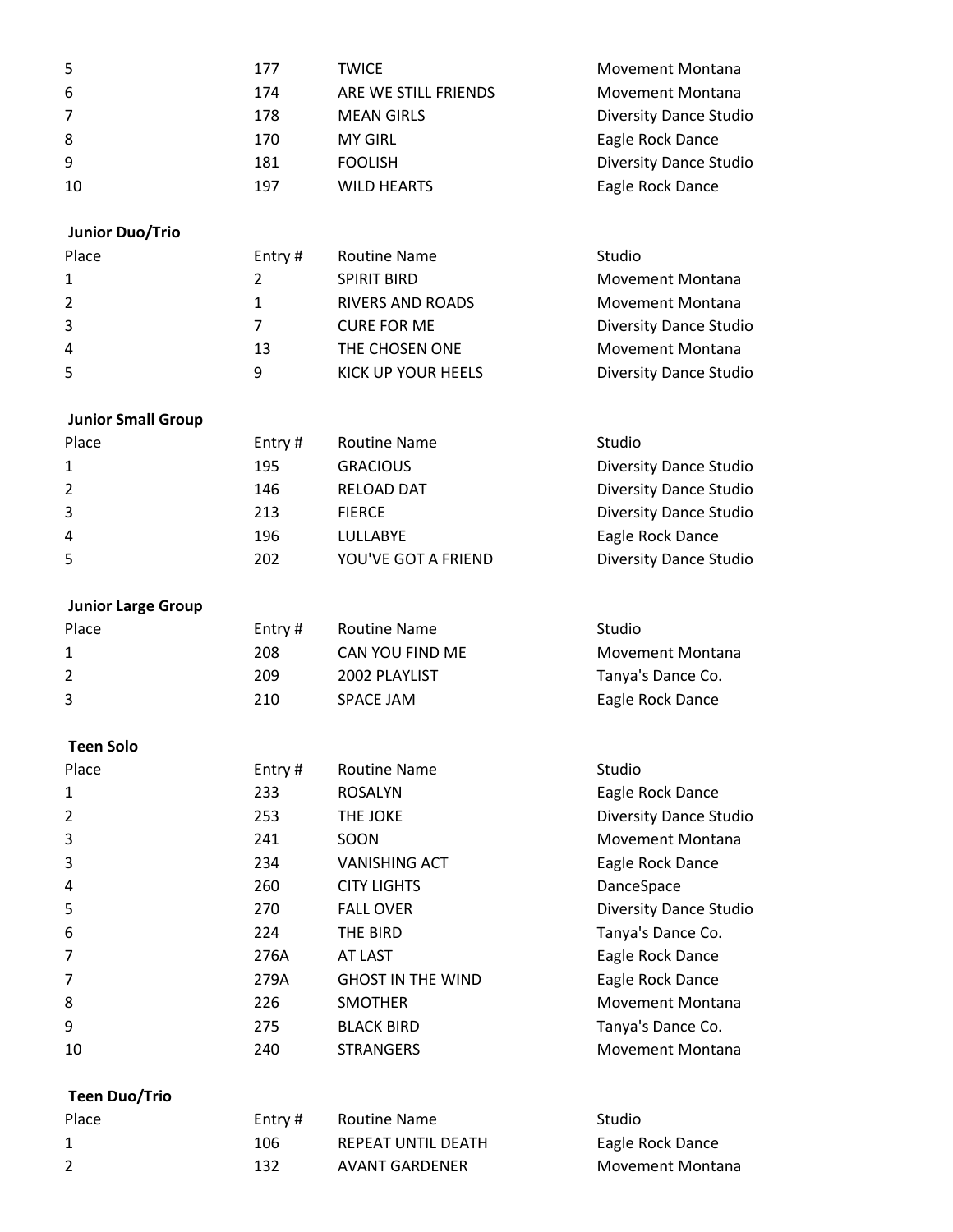| 3                       | 131    | <b>HOLLOW</b>              | Raizetna Dance Company        |
|-------------------------|--------|----------------------------|-------------------------------|
| 4                       | 133    | ALL WE DO                  | <b>Diversity Dance Studio</b> |
| 5                       | 110    | <b>BIRD IN A CAGE</b>      | Bozeman Dance Academy         |
|                         |        |                            |                               |
| <b>Teen Small Group</b> |        |                            |                               |
| Place                   | Entry# | <b>Routine Name</b>        | Studio                        |
| 1                       | 123    | <b>HALF LIGHT</b>          | Eagle Rock Dance              |
| 2                       | 112    | <b>RICH GIRL</b>           | Eagle Rock Dance              |
| 3                       | 105    | <b>MONEY</b>               | Tanya's Dance Co.             |
| 4                       | 122    | <b>RA</b>                  | Raizetna Dance Company        |
| 4                       | 120    | <b>BELLA BELLE</b>         | <b>Diversity Dance Studio</b> |
| 5                       | 79     | <b>SOLDIER</b>             | Eagle Rock Dance              |
| <b>Teen Large Group</b> |        |                            |                               |
| Place                   | Entry# | <b>Routine Name</b>        | Studio                        |
| 1                       | 127    | <b>BURN YOUR LIFE DOWN</b> | Movement Montana              |
| 2                       | 128    | A DAY IN THE LIFE          | Eagle Rock Dance              |
| 3                       | 70     | SPILL THE TEA              | Eagle Rock Dance              |
| 4                       | 97     | MISDEMEANOR 2.0            | Eagle Rock Dance              |
| 5                       | 74     | <b>VOGUE</b>               | <b>Movement Montana</b>       |
| <b>Teen Line</b>        |        |                            |                               |
| Place                   | Entry# | <b>Routine Name</b>        | Studio                        |
| 1                       | 73     | PLATINUM PARTY             | Tanya's Dance Co.             |
| 2                       | 75     | <b>FALSE ALARM</b>         | Eagle Rock Dance              |
| 3                       | 96     | <b>BUSTIN' OUT</b>         | Bozeman Dance Academy         |
| 4                       | 83     | LET IT ALL GO              | Bozeman Dance Academy         |
| <b>Senior Solo</b>      |        |                            |                               |
| Place                   | Entry# | <b>Routine Name</b>        | Studio                        |
| 1                       | 22     | THE WAY I FEEL INSIDE      | <b>Movement Montana</b>       |
| 2                       | 46     | THAT'S LIFE                | Tanya's Dance Co.             |
| 3                       | 23     | <b>BOY WITHOUT A NAME</b>  | Tanya's Dance Co.             |
| 4                       | 28     | DESPERATE                  | <b>Diversity Dance Studio</b> |
| 5                       | 40     | I CAN T STAND THE RAIN     | Tanya's Dance Co.             |
| 6                       | 34     | <b>SUMMER'S END</b>        | <b>Movement Montana</b>       |
| 7                       | 16     | I'M THROUGH                | <b>Movement Montana</b>       |
|                         |        | <b>LONG WAY</b>            | <b>Movement Montana</b>       |
| 8<br>9                  | 34A    |                            |                               |
|                         | 21     | CELLOPHANE                 | Eagle Rock Dance              |
| 10                      | 85     | YOU'RE SO VAIN             | <b>Diversity Dance Studio</b> |
| <b>Senior Duo/Trio</b>  |        |                            |                               |
| Place                   | Entry# | <b>Routine Name</b>        | Studio                        |
| 1                       | 135    | AWAY WITH ME               | Tanya's Dance Co.             |

|   | 135 | AWAY WITH ME         | Tanya's Dance Co.      |
|---|-----|----------------------|------------------------|
|   | 129 | <b>GROWING PAINS</b> | Diversity Dance Studio |
|   | 134 | <b>FALLING UP</b>    | Raizetna Dance Company |
| 4 | 141 | WOMAN UP             | Bozeman Dance Academy  |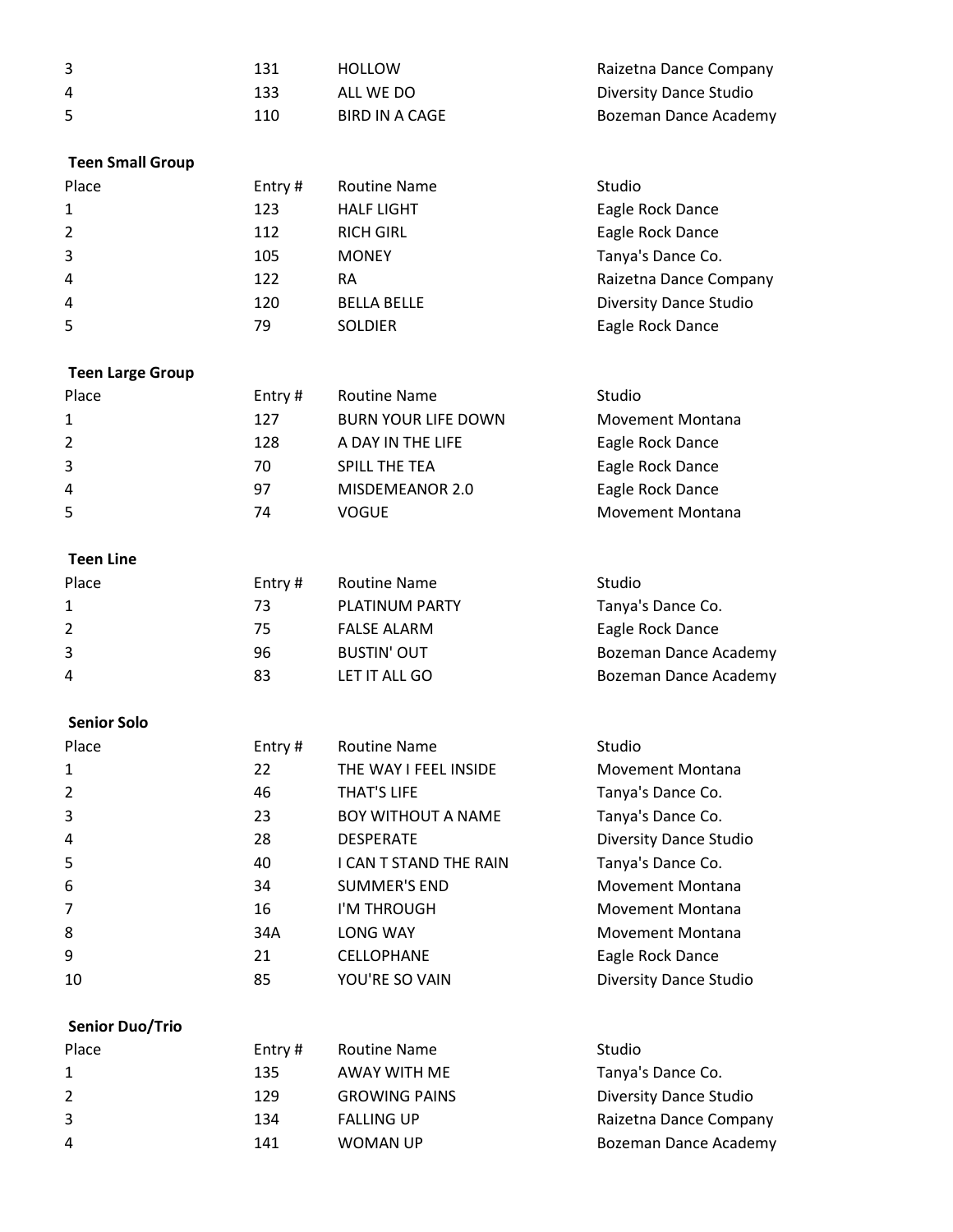### **Senior Large Group**

| Place                     | Entry# | <b>Routine Name</b>          | Studio                 |
|---------------------------|--------|------------------------------|------------------------|
| 1                         | 64     | ALL I ASK                    | Tanya's Dance Co.      |
| $\overline{2}$            | 140    | SIGNAL                       | Tanya's Dance Co.      |
| 3                         | 115    | <b>FAST</b>                  | Tanya's Dance Co.      |
| 4                         | 130    | LIVIN IN NEW YORK CITY       | Tanya's Dance Co.      |
| 5                         | 65     | <b>COSMIC LOVE</b>           | Bozeman Dance Academy  |
| <b>Senior Small Group</b> |        |                              |                        |
| Place                     | Entry# | <b>Routine Name</b>          | Studio                 |
| 1                         | 49     | <b>CREATOR</b>               | Movement Montana       |
| $\overline{2}$            | 104    | <b>LOOK</b>                  | Diversity Dance Studio |
| 3                         | 82     | <b>WEEZY</b>                 | Movement Montana       |
| 4                         | 77     | BREAK IT DOWN TO BUILD IT UP | Movement Montana       |

5 92 THAT YEAR Diversity Dance Studio

### **TOP REVELATION WINNERS**

| <b>Top Revelation</b> | A Day In The Life   | Eagle Rock Dance              |
|-----------------------|---------------------|-------------------------------|
| <b>Top Revelation</b> | Can You Find Me     | Movement Montana              |
| <b>Top Revelation</b> | Look                | Diversity Dance Studio        |
| <b>Top Revelation</b> | Old Pine            | Bozeman Dance Academy         |
| <b>Top Revelation</b> | Creator             | Movement Montana              |
| Top Revelation        | Burn Your Life Down | Movement Montana              |
| Top Revelation        | Signal              | Tanya's Dance Co.             |
| <b>Top Revelation</b> | Gracious            | <b>Diversity Dance Studio</b> |
|                       |                     |                               |

### **SCHOLARSHIP RESULTS**

| Pro Reveler | Isabella Dimiceli |
|-------------|-------------------|
| Pro Reveler | Allie Gulden      |
| Pro Reveler | McKinlee Beard    |
| Pro Reveler | Alaina Bader      |
|             |                   |

#### **Mini Revel Rewards**

Unlimited Tuition Scholarship Emeri Oliverson Eagle Rock Dance Full Tuition Scholarship **Rilynn St. Clair** Eagle Rock Dance Full Tuition Scholarship Jemma Hartord Diversity Dance Studio Full Tuition Scholarship **Kali McKinney** Tanya's Dance Co Half Tuition Scholarship **Ayva Appel** Movement Montana Half Tuition Scholarship **Kalea Zaugg** Eagle Rock Dance Nationals Scholarship Cece Henrichs Movement Montana Nationals Scholarship **Abigail Leland** Eagle Rock Dance

Chrissy's Dance Academy Alliance Academy of Dance Eagle Rock Dance Acting in Motion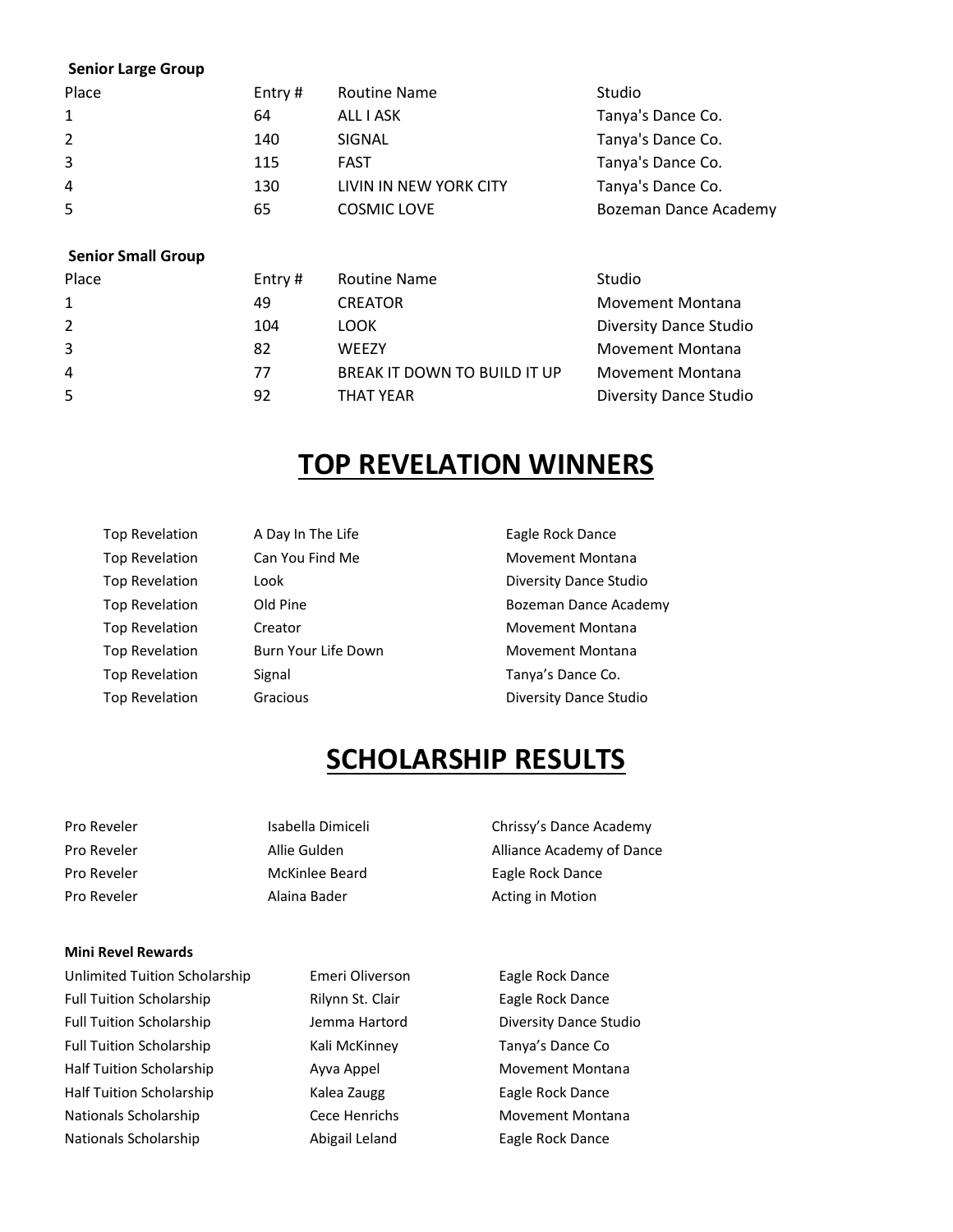### **Junior Revel Rewards**

Unlimited Tuition Scholarship Cova Card Movement Montana Full Tuition Scholarship Ilahna Rodriguez Diversity Dance Studio Full Tuition Scholarship **Kenadie Martin** Eagle Rock Dance Full Tuition Scholarship Lia Duray Movement Montana Full Tuition Scholarship Phoebe Hatzell Diversity Dance Studio Half Tuition Scholarship Hadley Haider Diversity Dance Studio Half Tuition Scholarship Trynleigh Brendle Eagle Rock Dance Half Tuition Scholarship **Ava Studer** Ava Studer Movement Montana Half Tuition Scholarship Camdyn Voiles Tanya's Dance Co. Nationals Scholarship Kaylee McCauley Eagle Rock Dance Nationals Scholarship **Hanorah Herrick** Movement Montana Nationals Scholarship **Grace Blakely** Eagle Rock Dance Nationals Scholarship Mary-Ellen Green Movement Montana

#### **Teen Revel Rewards**

Full Tuition Scholarship Taryn Falk Tanya's Dance Co. Full Tuition Scholarship Wrigley Loucks Tanya's Dance Co. Full Tuition Scholarship **Koa Zaugg Eagle Rock Dance** Full Tuition Scholarship Embree Waldear Tanya's Dance Co. Half Tuition Scholarship Freja Anderson Bozeman Dance Academy Half Tuition Scholarship Sadie Roos Bozeman Dance Academy Half Tuition Scholarship **Avery Okragly Diversity Dance Studio** Half Tuition Scholarship Morgan Behunin Eagle Rock Dance Half Tuition Scholarship **Avery Cannon** Eagle Rock Dance Half Tuition Scholarship **Kirra McCarty** Eagle Rock Dance Half Tuition Scholarship Leah Higgins Diversity Dance Studio Nationals Scholarship Ellie Edwards Diversity Dance Studio Nationals Scholarship **Rylee Fisher** Diversity Dance Studio Nationals Scholarship Hailey Jacobsen Eagle Rock Dance Nationals Scholarship Amber Jacobsen Eagle Rock Dance

### **Senior Revel Rewards**

Unlimited Tuition Scholarship Autumn Weathers Tanya's Dance Co. Full Tuition Scholarship Scotlyn Krueger Biversity Dance Studio Full Tuition Scholarship Roarie Anderson Diversity Dance Studio Full Tuition Scholarship **Sharaine Almine** Movement Montana Full Tuition Scholarship **Kai Sutton** Kai Sutton Movement Montana Full Tuition Scholarship Jesselle Crane Tanya's Dance Co. Half Tuition Scholarship Makena Jensen Eagle Rock Dance Half Tuition Scholarship Logan Livesay Bozeman Dance Academy Half Tuition Scholarship Emma Gooch Eagle Rock Dance Half Tuition Scholarship **Rylee Seeberger** Diversity Dance Studio Nationals Scholarship Kamber Miller Tanya's Dance Co. Nationals Scholarship **Rhiannon Walker** Tanya's Dance Co.

Full Tuition Scholarship **Alivya Neeriemer** Donna's Dance Academy Half Tuition Scholarship **Emylnn Harrell** Raizetna Dance Company

Unlimited Tuition Scholarship Lily Boulet **Diversity Dance Studio**